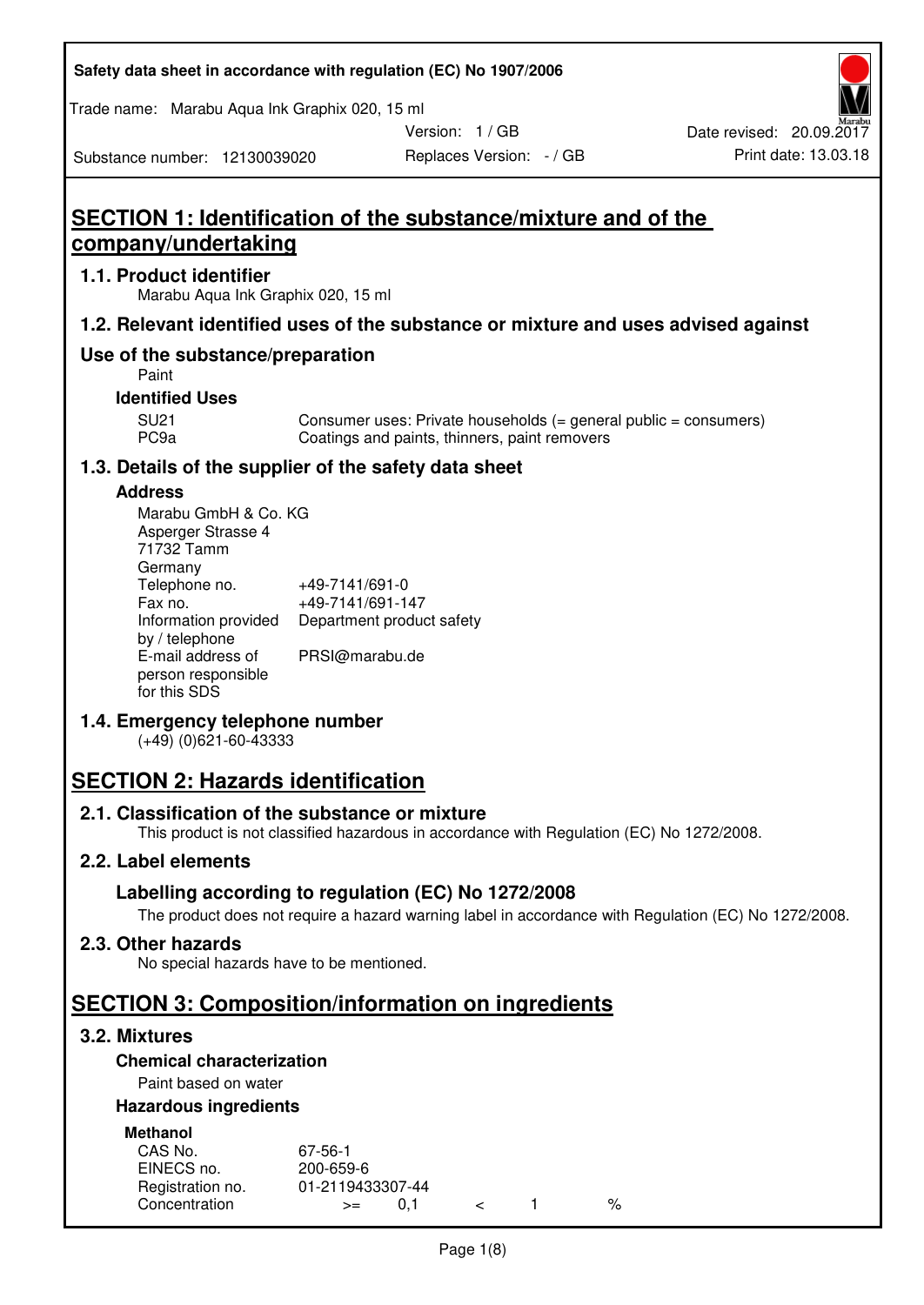| Safety data sheet in accordance with regulation (EC) No 1907/2006                                                         |                                         |                          |                     |             |                          |
|---------------------------------------------------------------------------------------------------------------------------|-----------------------------------------|--------------------------|---------------------|-------------|--------------------------|
| Trade name: Marabu Aqua Ink Graphix 020, 15 ml                                                                            |                                         |                          |                     |             |                          |
|                                                                                                                           |                                         | Version: 1 / GB          |                     |             | Date revised: 20.09.2017 |
| Substance number: 12130039020                                                                                             |                                         | Replaces Version: - / GB |                     |             | Print date: 13.03.18     |
|                                                                                                                           |                                         |                          |                     |             |                          |
| Classification (Regulation (EC) No. 1272/2008)                                                                            | Flam. Liq. 2                            |                          | H <sub>225</sub>    |             |                          |
|                                                                                                                           | Acute Tox. 3                            |                          | H331                |             |                          |
|                                                                                                                           | Acute Tox. 3<br>Acute Tox. 3            |                          | H311<br>H301        |             |                          |
|                                                                                                                           | STOT SE <sub>1</sub>                    |                          | H370                |             |                          |
| Concentration limits (Regulation (EC) No. 1272/2008)                                                                      |                                         |                          |                     |             |                          |
|                                                                                                                           | STOT SE 2                               | H371                     |                     | $>= 3 < 10$ |                          |
|                                                                                                                           | STOT SE <sub>1</sub>                    | H370                     | $>= 10$             |             |                          |
| <b>Bronopol (INN)</b><br>CAS No.                                                                                          | $52 - 51 - 7$                           |                          |                     |             |                          |
| EINECS no.                                                                                                                | 200-143-0                               |                          |                     |             |                          |
| Concentration                                                                                                             | $>=$                                    | 0,01                     | $\lt$               | 0,1         | $\frac{1}{6}$            |
| Classification (Regulation (EC) No. 1272/2008)                                                                            |                                         |                          |                     |             |                          |
|                                                                                                                           | Eye Dam. 1                              |                          | H318                |             |                          |
|                                                                                                                           | Skin Irrit. 2                           |                          | H315                |             |                          |
|                                                                                                                           | STOT SE3<br>Acute Tox. 4                |                          | H335<br>H302        |             |                          |
|                                                                                                                           | Acute Tox. 4                            |                          | H312                |             |                          |
|                                                                                                                           | Aquatic Acute 1                         |                          | H400                |             |                          |
|                                                                                                                           | Aquatic Chronic 1                       |                          | H410                |             |                          |
| Concentration limits (Regulation (EC) No. 1272/2008)                                                                      | Aquatic Acute 1<br>Aquatic Chronic<br>1 | H400<br>H410             | $M = 10$<br>$M = 1$ |             |                          |
|                                                                                                                           |                                         |                          |                     |             |                          |
| <b>SECTION 4: First aid measures</b>                                                                                      |                                         |                          |                     |             |                          |
| 4.1. Description of first aid measures                                                                                    |                                         |                          |                     |             |                          |
| After skin contact                                                                                                        |                                         |                          |                     |             |                          |
| Wash with plenty of water and soap. Do NOT use solvents or thinners.                                                      |                                         |                          |                     |             |                          |
| After eye contact                                                                                                         |                                         |                          |                     |             |                          |
| Separate eyelids, wash the eyes thoroughly with water (15 min.). In case of irritation consult an oculist.                |                                         |                          |                     |             |                          |
| <b>After ingestion</b>                                                                                                    |                                         |                          |                     |             |                          |
| Rinse mouth thoroughly with water. If larger amounts are swallowed or in the event of symptoms take<br>medical treatment. |                                         |                          |                     |             |                          |
| 4.2. Most important symptoms and effects, both acute and delayed<br>Until now no symptoms known so far.                   |                                         |                          |                     |             |                          |
| 4.3. Indication of any immediate medical attention and special treatment needed                                           |                                         |                          |                     |             |                          |
| Hints for the physician / treatment                                                                                       |                                         |                          |                     |             |                          |
| Treat symptomatically                                                                                                     |                                         |                          |                     |             |                          |
| <b>SECTION 5: Firefighting measures</b>                                                                                   |                                         |                          |                     |             |                          |
| 5.1. Extinguishing media                                                                                                  |                                         |                          |                     |             |                          |
|                                                                                                                           |                                         |                          |                     |             |                          |
| Suitable extinguishing media<br>Carbon dioxide, Foam, Sand, Water                                                         |                                         |                          |                     |             |                          |
| 5.2. Special hazards arising from the substance or mixture                                                                |                                         |                          |                     |             |                          |
|                                                                                                                           |                                         |                          |                     |             |                          |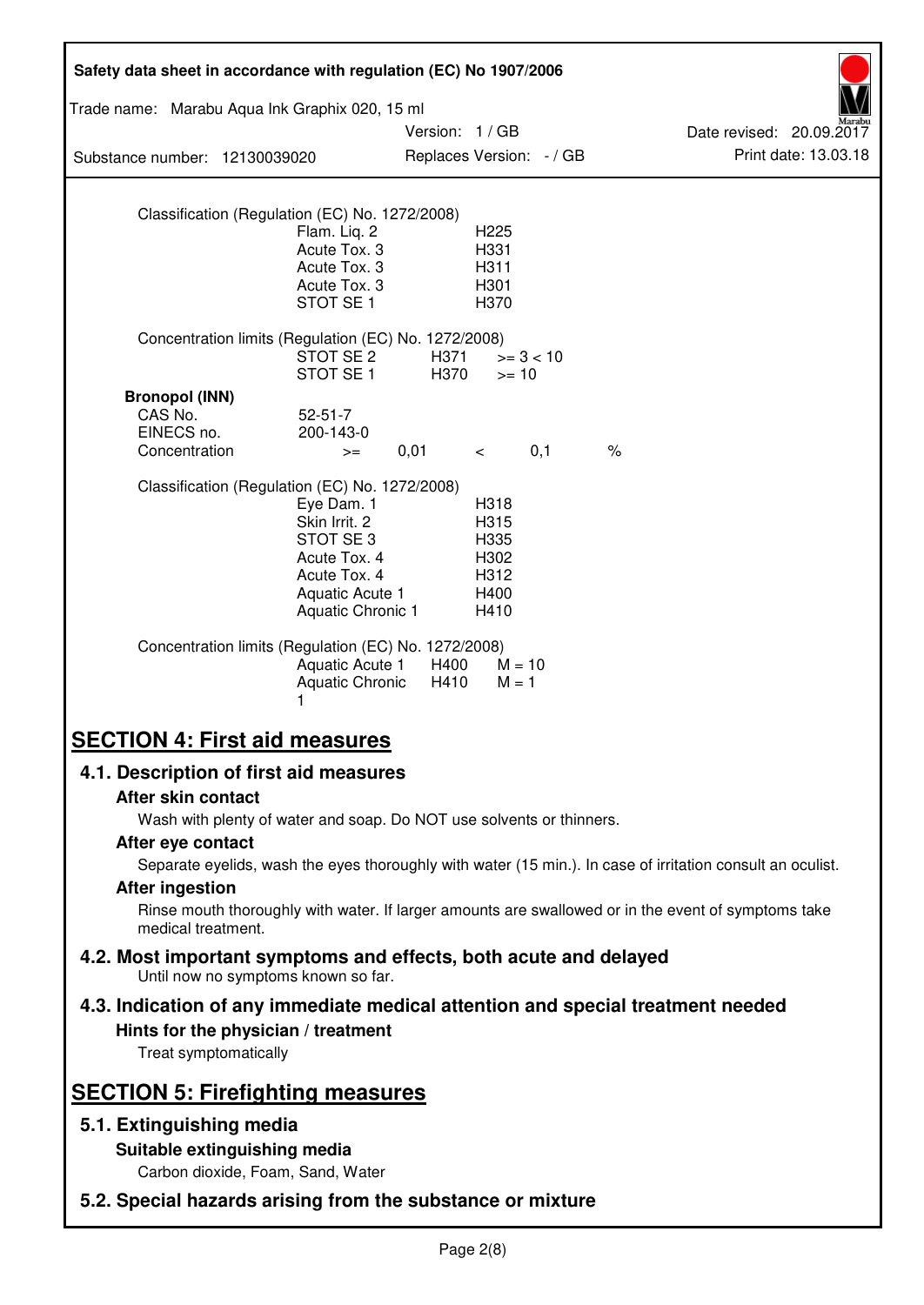### **Safety data sheet in accordance with regulation (EC) No 1907/2006**

Trade name: Marabu Aqua Ink Graphix 020, 15 ml

Substance number: 12130039020

Version: 1 / GB

Replaces Version: - / GB Print date: 13.03.18 Date revised: 20.09.2017

In the event of fire the following can be released: Carbon monoxide (CO); Carbon dioxide (CO2); dense black smoke

## **5.3. Advice for firefighters**

### **Other information**

Collect contaminated fire-fighting water separately, must not be discharged into the drains.

## **SECTION 6: Accidental release measures**

**6.1. Personal precautions, protective equipment and emergency procedures**  No particular measures required.

### **6.2. Environmental precautions**

No particular measures required.

**6.3. Methods and material for containment and cleaning up**  Clean preferably with a detergent - avoid use of solvents.

### **6.4. Reference to other sections**

Information regarding Safe handling, see Section 7. Information regarding personal protective measures, see Section 8. Information regarding waste disposal, see Section 13.

## **SECTION 7: Handling and storage**

## **7.1. Precautions for safe handling**

#### **Advice on safe handling**

Avoid skin and eye contact. Smoking, eating and drinking shall be prohibited in application area.

## **Advice on protection against fire and explosion**

No special measures required.

### **7.2. Conditions for safe storage, including any incompatibilities**

**Requirements for storage rooms and vessels** 

Store in frostfree conditions.

### **Storage class according to TRGS 510**

Storage class according to 12 TRGS 510 Non-combustible liquids

## **7.3. Specific end use(s)**

Paint

# **SECTION 8: Exposure controls/personal protection**

## **8.1. Control parameters**

## **Other information**

There are not known any further control parameters.

## **8.2. Exposure controls**

## **Exposure controls**

Provide adequate ventilation.

# **Respiratory protection**

Not necessary.

#### **Hand protection**  Not necessary.

In case of intensive contact wear protective gloves.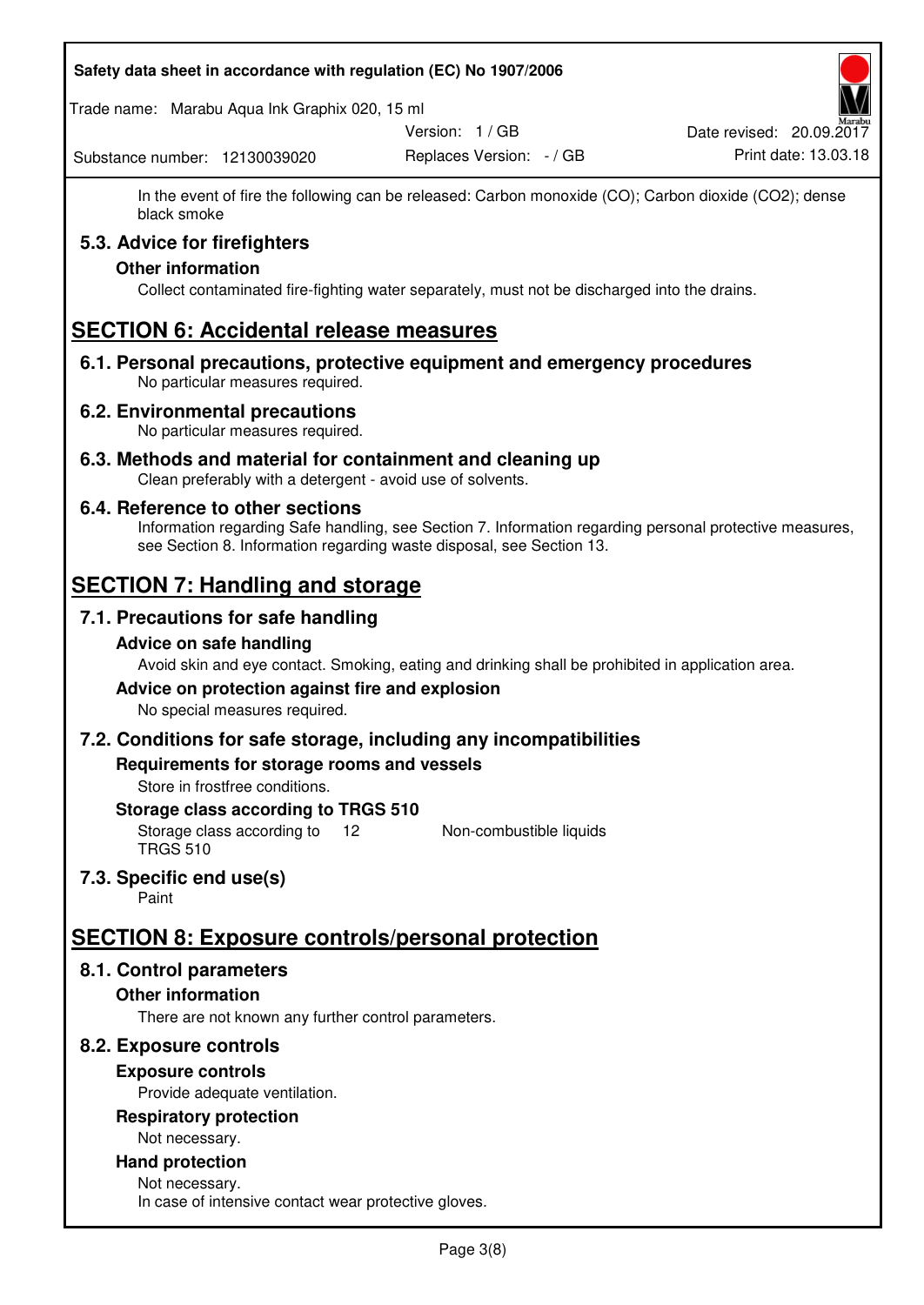| Safety data sheet in accordance with regulation (EC) No 1907/2006                                                                                                                                                                                                                                                                                                                                                                                                                                                                                                                                                                                                                                                                                                                                                                                                                             |                                 |                          |                                                                                                                                                                                                            |
|-----------------------------------------------------------------------------------------------------------------------------------------------------------------------------------------------------------------------------------------------------------------------------------------------------------------------------------------------------------------------------------------------------------------------------------------------------------------------------------------------------------------------------------------------------------------------------------------------------------------------------------------------------------------------------------------------------------------------------------------------------------------------------------------------------------------------------------------------------------------------------------------------|---------------------------------|--------------------------|------------------------------------------------------------------------------------------------------------------------------------------------------------------------------------------------------------|
| Trade name: Marabu Aqua Ink Graphix 020, 15 ml                                                                                                                                                                                                                                                                                                                                                                                                                                                                                                                                                                                                                                                                                                                                                                                                                                                |                                 |                          |                                                                                                                                                                                                            |
|                                                                                                                                                                                                                                                                                                                                                                                                                                                                                                                                                                                                                                                                                                                                                                                                                                                                                               | Version: 1 / GB                 |                          | Date revised: 20.09.2017                                                                                                                                                                                   |
| Substance number: 12130039020                                                                                                                                                                                                                                                                                                                                                                                                                                                                                                                                                                                                                                                                                                                                                                                                                                                                 |                                 | Replaces Version: - / GB | Print date: 13.03.18                                                                                                                                                                                       |
| There is no one glove material or combination of materials that will give unlimited resistance to any<br>individual or combination of chemicals.<br>For prolonged or repeated handling nitrile rubber gloves with textile undergloves are required.<br>Material thickness<br>$\geq$<br>Breakthrough time<br>$\overline{\phantom{0}}$<br>The breakthrough time must be greater than the end use time of the product.<br>replacement must be followed.<br>Gloves should be replaced regularly and if there is any sign of damage to the glove material.<br>Always ensure that gloves are free from defects and that they are stored and used correctly.<br>maintenance.<br>Barrier creams may help to protect the exposed areas of the skin, they should however not be applied<br>once exposure has occurred.<br>Eye protection<br>Not necessary.<br><b>Body protection</b><br>Not applicable. | 0,5<br>30                       | mm<br>min                | The instructions and information provided by the glove manufacturer on use, storage, maintenance and<br>The performance or effectiveness of the glove may be reduced by physical/ chemical damage and poor |
| <b>SECTION 9: Physical and chemical properties</b>                                                                                                                                                                                                                                                                                                                                                                                                                                                                                                                                                                                                                                                                                                                                                                                                                                            |                                 |                          |                                                                                                                                                                                                            |
| 9.1. Information on basic physical and chemical properties<br><b>Form</b><br><b>Colour</b>                                                                                                                                                                                                                                                                                                                                                                                                                                                                                                                                                                                                                                                                                                                                                                                                    | liquid<br>coloured              |                          |                                                                                                                                                                                                            |
| <b>Odour</b>                                                                                                                                                                                                                                                                                                                                                                                                                                                                                                                                                                                                                                                                                                                                                                                                                                                                                  | odourless                       |                          |                                                                                                                                                                                                            |
| <b>Odour threshold</b>                                                                                                                                                                                                                                                                                                                                                                                                                                                                                                                                                                                                                                                                                                                                                                                                                                                                        |                                 |                          |                                                                                                                                                                                                            |
| Remarks                                                                                                                                                                                                                                                                                                                                                                                                                                                                                                                                                                                                                                                                                                                                                                                                                                                                                       | No data available               |                          |                                                                                                                                                                                                            |
| <b>Melting point</b>                                                                                                                                                                                                                                                                                                                                                                                                                                                                                                                                                                                                                                                                                                                                                                                                                                                                          |                                 |                          |                                                                                                                                                                                                            |
| Remarks                                                                                                                                                                                                                                                                                                                                                                                                                                                                                                                                                                                                                                                                                                                                                                                                                                                                                       | not determined                  |                          |                                                                                                                                                                                                            |
| <b>Freezing point</b>                                                                                                                                                                                                                                                                                                                                                                                                                                                                                                                                                                                                                                                                                                                                                                                                                                                                         |                                 |                          |                                                                                                                                                                                                            |
| Remarks                                                                                                                                                                                                                                                                                                                                                                                                                                                                                                                                                                                                                                                                                                                                                                                                                                                                                       | not determined                  |                          |                                                                                                                                                                                                            |
| Initial boiling point and boiling range                                                                                                                                                                                                                                                                                                                                                                                                                                                                                                                                                                                                                                                                                                                                                                                                                                                       |                                 |                          |                                                                                                                                                                                                            |
| Value                                                                                                                                                                                                                                                                                                                                                                                                                                                                                                                                                                                                                                                                                                                                                                                                                                                                                         | 100<br>appr.                    |                          | °C                                                                                                                                                                                                         |
| Pressure<br>Source                                                                                                                                                                                                                                                                                                                                                                                                                                                                                                                                                                                                                                                                                                                                                                                                                                                                            | 1.013<br>Literature value       | hPa                      |                                                                                                                                                                                                            |
| <b>Flash point</b>                                                                                                                                                                                                                                                                                                                                                                                                                                                                                                                                                                                                                                                                                                                                                                                                                                                                            |                                 |                          |                                                                                                                                                                                                            |
| Remarks                                                                                                                                                                                                                                                                                                                                                                                                                                                                                                                                                                                                                                                                                                                                                                                                                                                                                       | Not applicable                  |                          |                                                                                                                                                                                                            |
| Evaporation rate (ether $= 1$ ) :                                                                                                                                                                                                                                                                                                                                                                                                                                                                                                                                                                                                                                                                                                                                                                                                                                                             |                                 |                          |                                                                                                                                                                                                            |
| Remarks                                                                                                                                                                                                                                                                                                                                                                                                                                                                                                                                                                                                                                                                                                                                                                                                                                                                                       | not determined                  |                          |                                                                                                                                                                                                            |
| Flammability (solid, gas)                                                                                                                                                                                                                                                                                                                                                                                                                                                                                                                                                                                                                                                                                                                                                                                                                                                                     |                                 |                          |                                                                                                                                                                                                            |
| Not applicable                                                                                                                                                                                                                                                                                                                                                                                                                                                                                                                                                                                                                                                                                                                                                                                                                                                                                |                                 |                          |                                                                                                                                                                                                            |
| Upper/lower flammability or explosive limits                                                                                                                                                                                                                                                                                                                                                                                                                                                                                                                                                                                                                                                                                                                                                                                                                                                  |                                 |                          |                                                                                                                                                                                                            |
| Remarks                                                                                                                                                                                                                                                                                                                                                                                                                                                                                                                                                                                                                                                                                                                                                                                                                                                                                       | not determined                  |                          |                                                                                                                                                                                                            |
|                                                                                                                                                                                                                                                                                                                                                                                                                                                                                                                                                                                                                                                                                                                                                                                                                                                                                               |                                 |                          |                                                                                                                                                                                                            |
| Vapour pressure<br>Value                                                                                                                                                                                                                                                                                                                                                                                                                                                                                                                                                                                                                                                                                                                                                                                                                                                                      | 23                              |                          | hPa                                                                                                                                                                                                        |
| Temperature                                                                                                                                                                                                                                                                                                                                                                                                                                                                                                                                                                                                                                                                                                                                                                                                                                                                                   | appr.<br>20                     | °C                       |                                                                                                                                                                                                            |
| Method                                                                                                                                                                                                                                                                                                                                                                                                                                                                                                                                                                                                                                                                                                                                                                                                                                                                                        | Value taken from the literature |                          |                                                                                                                                                                                                            |
| <b>Vapour density</b>                                                                                                                                                                                                                                                                                                                                                                                                                                                                                                                                                                                                                                                                                                                                                                                                                                                                         |                                 |                          |                                                                                                                                                                                                            |
| Remarks                                                                                                                                                                                                                                                                                                                                                                                                                                                                                                                                                                                                                                                                                                                                                                                                                                                                                       | not determined                  |                          |                                                                                                                                                                                                            |
| <b>Density</b>                                                                                                                                                                                                                                                                                                                                                                                                                                                                                                                                                                                                                                                                                                                                                                                                                                                                                |                                 |                          |                                                                                                                                                                                                            |
|                                                                                                                                                                                                                                                                                                                                                                                                                                                                                                                                                                                                                                                                                                                                                                                                                                                                                               |                                 |                          |                                                                                                                                                                                                            |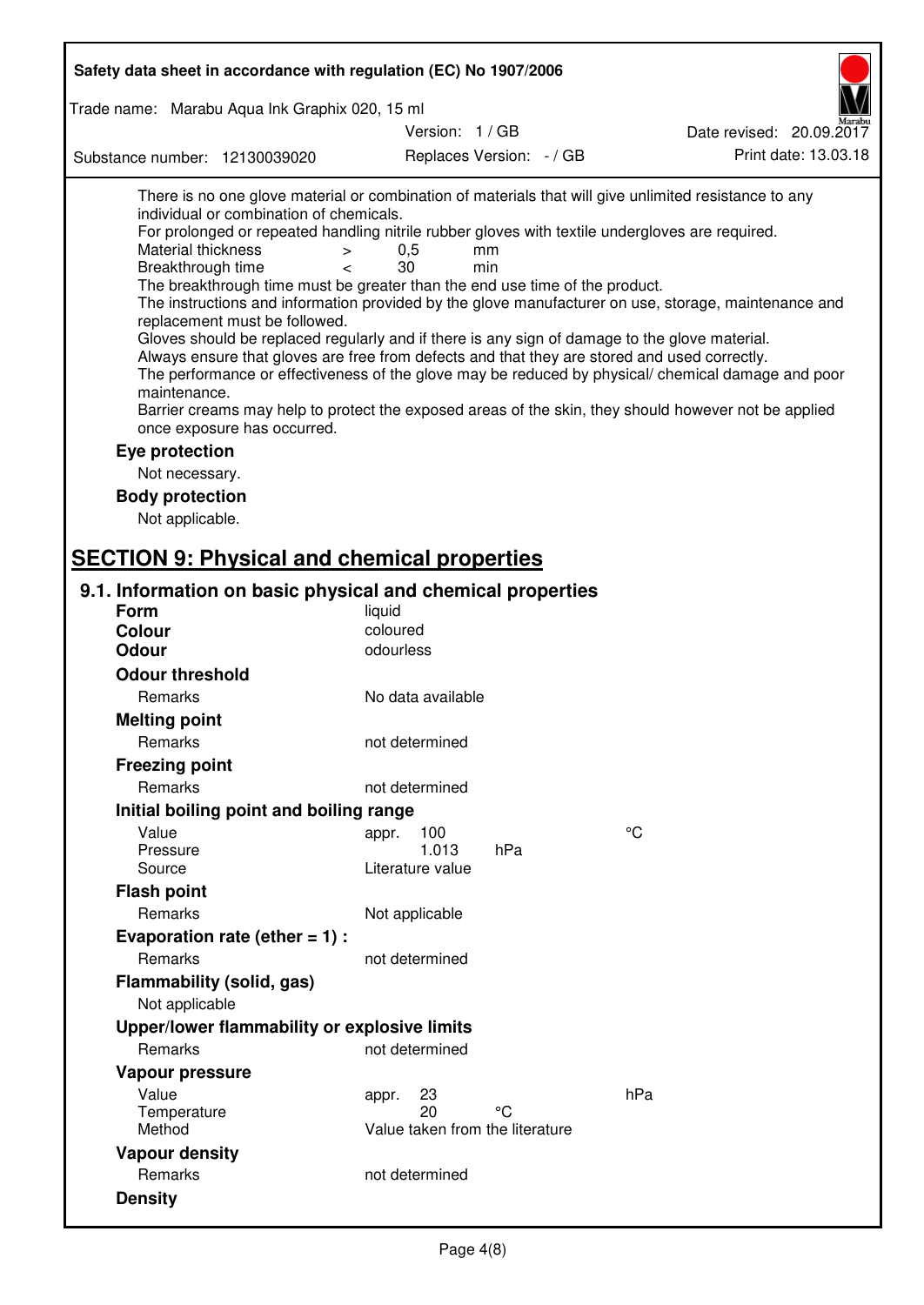| Safety data sheet in accordance with regulation (EC) No 1907/2006                    |                                                                   |                          |  |  |
|--------------------------------------------------------------------------------------|-------------------------------------------------------------------|--------------------------|--|--|
| Trade name: Marabu Aqua Ink Graphix 020, 15 ml                                       |                                                                   |                          |  |  |
|                                                                                      | Version: 1 / GB                                                   | Date revised: 20.09.2017 |  |  |
| Substance number: 12130039020                                                        | Replaces Version: - / GB                                          | Print date: 13.03.18     |  |  |
|                                                                                      |                                                                   |                          |  |  |
| Value<br>Temperature                                                                 | 1,01<br>$\rm ^{\circ}C$<br>20                                     | g/cm <sup>3</sup>        |  |  |
| Method                                                                               | DIN EN ISO 2811                                                   |                          |  |  |
| Solubility in water                                                                  |                                                                   |                          |  |  |
| Remarks                                                                              | miscible                                                          |                          |  |  |
| Ignition temperature                                                                 |                                                                   |                          |  |  |
| Remarks                                                                              | not determined                                                    |                          |  |  |
| <b>Viscosity</b>                                                                     |                                                                   |                          |  |  |
| Remarks                                                                              |                                                                   |                          |  |  |
| Remarks                                                                              | not determined                                                    |                          |  |  |
| 9.2. Other information                                                               |                                                                   |                          |  |  |
| <b>Other information</b>                                                             |                                                                   |                          |  |  |
| None known                                                                           |                                                                   |                          |  |  |
|                                                                                      |                                                                   |                          |  |  |
| <b>SECTION 10: Stability and reactivity</b>                                          |                                                                   |                          |  |  |
| 10.1. Reactivity<br>None                                                             |                                                                   |                          |  |  |
|                                                                                      |                                                                   |                          |  |  |
| 10.2. Chemical stability<br>No hazardous reactions known.                            |                                                                   |                          |  |  |
| 10.3. Possibility of hazardous reactions<br>No hazardous reactions known.            |                                                                   |                          |  |  |
| 10.4. Conditions to avoid<br>No hazardous reactions known.                           |                                                                   |                          |  |  |
| 10.5. Incompatible materials<br>None                                                 |                                                                   |                          |  |  |
| 10.6. Hazardous decomposition products<br>No hazardous decomposition products known. |                                                                   |                          |  |  |
|                                                                                      |                                                                   |                          |  |  |
| <b>SECTION 11: Toxicological information</b>                                         |                                                                   |                          |  |  |
| 11.1. Information on toxicological effects                                           |                                                                   |                          |  |  |
|                                                                                      |                                                                   |                          |  |  |
| <b>Acute inhalational toxicity</b><br>Remarks                                        |                                                                   |                          |  |  |
|                                                                                      | Based on available data, the classification criteria are not met. |                          |  |  |
| <b>Skin corrosion/irritation</b>                                                     |                                                                   |                          |  |  |
| Remarks                                                                              | Based on available data, the classification criteria are not met. |                          |  |  |
| Serious eye damage/irritation                                                        |                                                                   |                          |  |  |
| Remarks                                                                              | Based on available data, the classification criteria are not met. |                          |  |  |
| <b>Sensitization</b>                                                                 |                                                                   |                          |  |  |
| Remarks                                                                              | Based on available data, the classification criteria are not met. |                          |  |  |
| <b>Mutagenicity</b>                                                                  |                                                                   |                          |  |  |
| Remarks                                                                              | Based on available data, the classification criteria are not met. |                          |  |  |
| <b>Reproductive toxicity</b>                                                         |                                                                   |                          |  |  |
| Remarks                                                                              | Based on available data, the classification criteria are not met. |                          |  |  |
| Carcinogenicity                                                                      |                                                                   |                          |  |  |
| Remarks                                                                              | Based on available data, the classification criteria are not met. |                          |  |  |
| <b>Specific Target Organ Toxicity (STOT)</b>                                         |                                                                   |                          |  |  |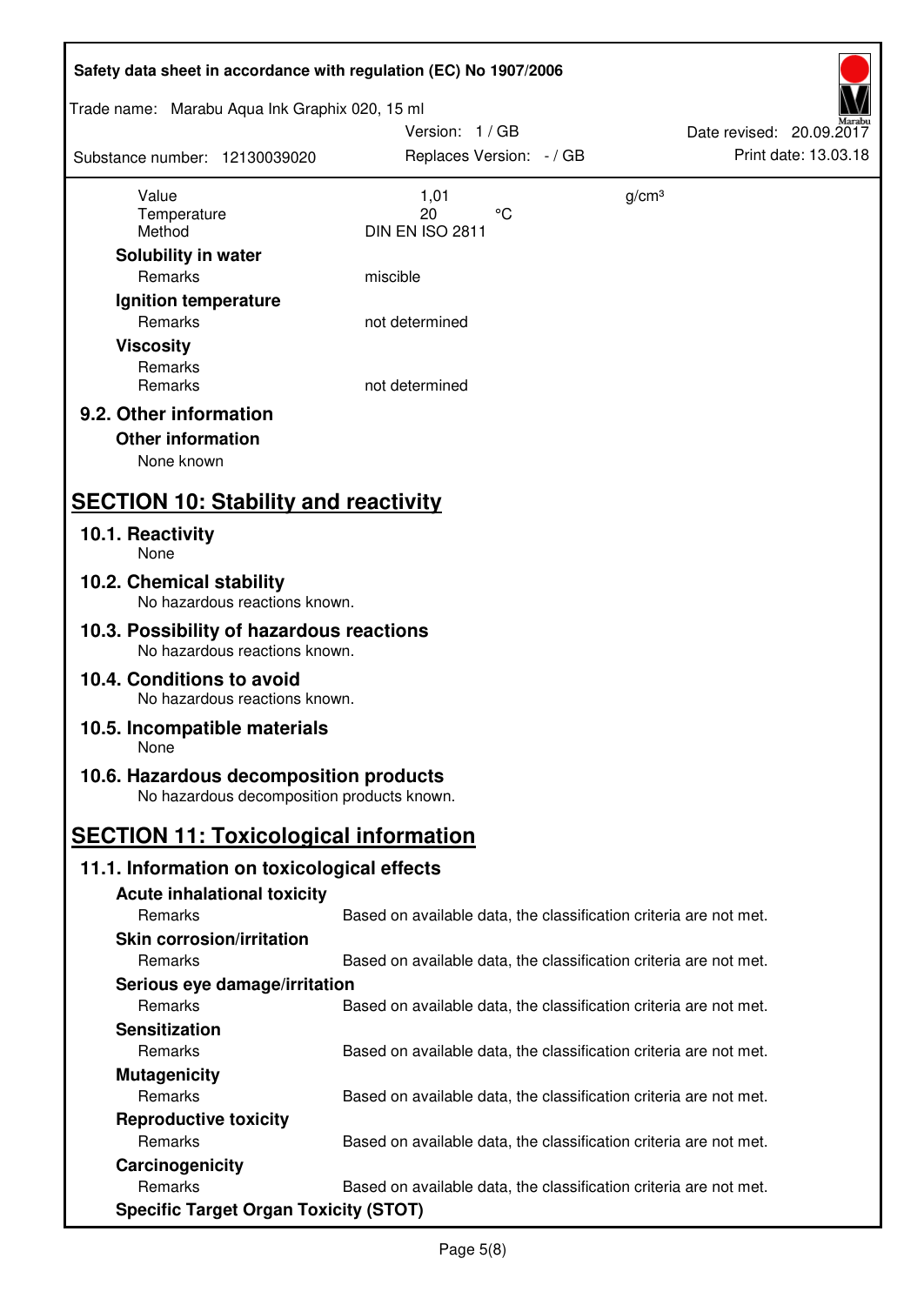### **Safety data sheet in accordance with regulation (EC) No 1907/2006**

Trade name: Marabu Aqua Ink Graphix 020, 15 ml

Date revised: 20.09.2017

Substance number: 12130039020

**Single exposure** 

Replaces Version:  $-$  / GB Print date: 13.03.18

Version: 1 / GB

Remarks Based on available data, the classification criteria are not met.

**Repeated exposure** 

Remarks Based on available data, the classification criteria are not met.

### **Aspiration hazard**

Based on available data, the classification criteria are not met.

### **Experience in practice**

Provided all the recommended protective and safety precautions are taken, experience shows that no risk to health can be expected.

### **Other information**

There are no data available on the mixture itself. The mixture has been assessed following the additivity method of the GHS/CLP Regulation (EC) No 1272/2008.

# **SECTION 12: Ecological information**

## **12.1. Toxicity**

### **General information**

There are no data available on the mixture itself.Do not allow to enter drains or water courses.The mixture has been assessed following the summation method of the CLP Regulation (EC) No 1272/2008 and is not classified as dangerous for the environment.

## **12.2. Persistence and degradability**

### **General information**

There are no data available on the mixture itself.

## **12.3. Bioaccumulative potential**

### **General information**

There are no data available on the mixture itself.

## **12.4. Mobility in soil**

## **General information**

There are no data available on the mixture itself.

## **12.5. Results of PBT and vPvB assessment**

### **General information**

There are no data available on the mixture itself.

## **12.6. Other adverse effects**

### **General information**

There are no data available on the mixture itself.

## **SECTION 13: Disposal considerations**

## **13.1. Waste treatment methods**

## **Disposal recommendations for the product**

The product can be placed with other household refuse. Small residues in containers can be washed-out with water and put into the drainage system.

### **Disposal recommendations for packaging**

Packaging that cannot be cleaned should be disposed off as product waste. Completely emptied packagings can be given for recycling.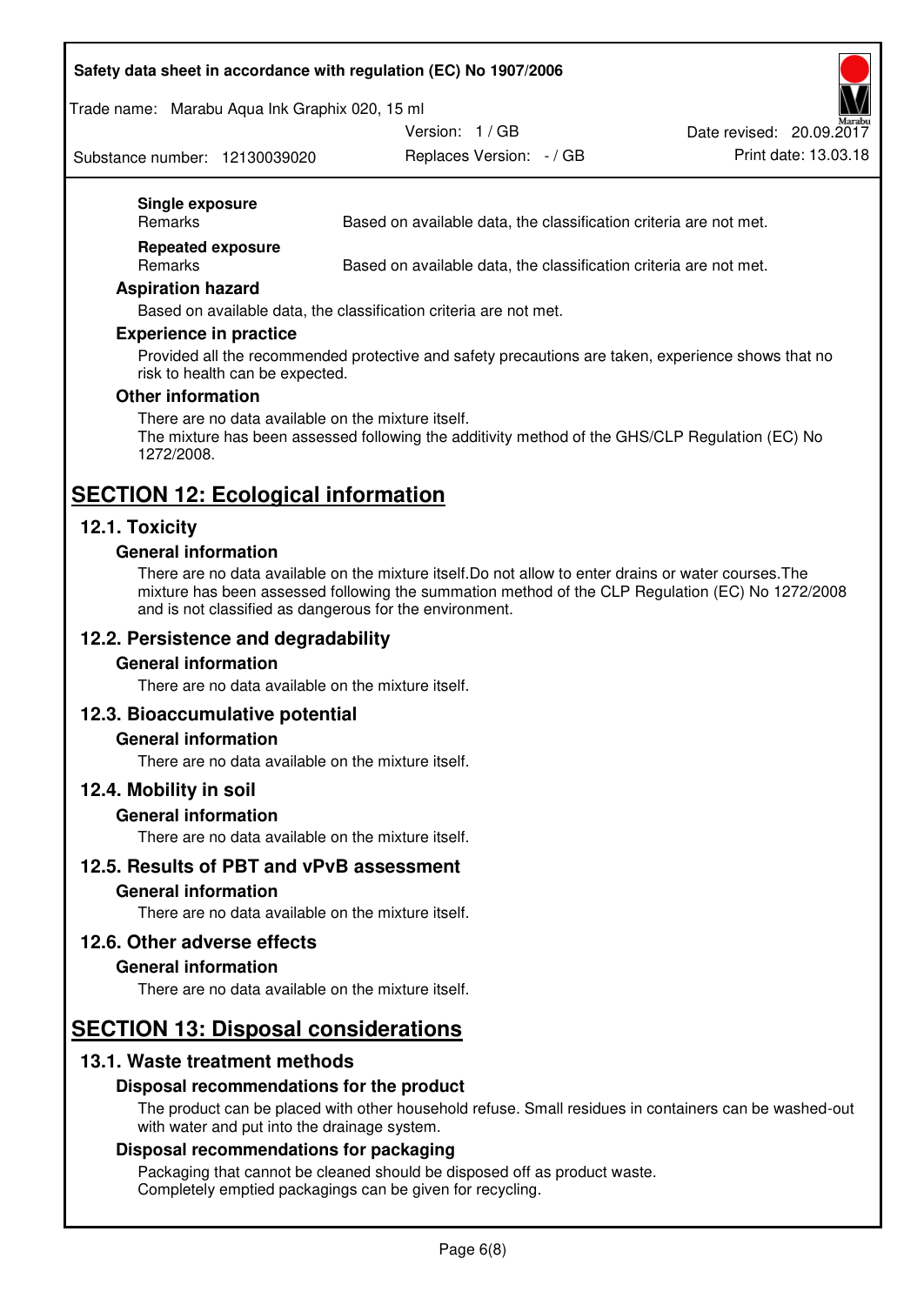| Safety data sheet in accordance with regulation (EC) No 1907/2006                                                     |                                                                                                                                                                             |                          |  |  |  |
|-----------------------------------------------------------------------------------------------------------------------|-----------------------------------------------------------------------------------------------------------------------------------------------------------------------------|--------------------------|--|--|--|
| Trade name: Marabu Aqua Ink Graphix 020, 15 ml                                                                        |                                                                                                                                                                             |                          |  |  |  |
|                                                                                                                       | Version: 1 / GB                                                                                                                                                             | Date revised: 20.09.2017 |  |  |  |
| Substance number: 12130039020                                                                                         | Replaces Version: - / GB                                                                                                                                                    | Print date: 13.03.18     |  |  |  |
| <b>SECTION 14: Transport information</b>                                                                              |                                                                                                                                                                             |                          |  |  |  |
| <b>Land transport ADR/RID</b>                                                                                         |                                                                                                                                                                             |                          |  |  |  |
| Non-dangerous goods<br>14.1. UN number                                                                                |                                                                                                                                                                             |                          |  |  |  |
| $UN -$<br>14.2. UN proper shipping name                                                                               |                                                                                                                                                                             |                          |  |  |  |
| 14.3. Transport hazard class(es)                                                                                      |                                                                                                                                                                             |                          |  |  |  |
| Class                                                                                                                 |                                                                                                                                                                             |                          |  |  |  |
| Label                                                                                                                 |                                                                                                                                                                             |                          |  |  |  |
| 14.4. Packing group                                                                                                   |                                                                                                                                                                             |                          |  |  |  |
| Packing group                                                                                                         |                                                                                                                                                                             |                          |  |  |  |
| Transport category<br>14.5. Environmental hazards                                                                     | 0                                                                                                                                                                           |                          |  |  |  |
| <b>Marine transport IMDG/GGVSee</b><br>14.1. UN number<br>$UN -$<br>14.2. UN proper shipping name                     | The product does not constitute a hazardous substance in sea transport.                                                                                                     |                          |  |  |  |
| 14.3. Transport hazard class(es)                                                                                      |                                                                                                                                                                             |                          |  |  |  |
| Class                                                                                                                 |                                                                                                                                                                             |                          |  |  |  |
| Subsidiary risk                                                                                                       |                                                                                                                                                                             |                          |  |  |  |
| 14.4. Packing group                                                                                                   |                                                                                                                                                                             |                          |  |  |  |
| Packing group<br>14.5. Environmental hazards                                                                          |                                                                                                                                                                             |                          |  |  |  |
| no                                                                                                                    |                                                                                                                                                                             |                          |  |  |  |
| Air transport ICAO/IATA                                                                                               |                                                                                                                                                                             |                          |  |  |  |
| 14.1. UN number<br>UN-                                                                                                | The product does not constitute a hazardous substance in air transport.                                                                                                     |                          |  |  |  |
| 14.2. UN proper shipping name                                                                                         |                                                                                                                                                                             |                          |  |  |  |
| 14.3. Transport hazard class(es)                                                                                      |                                                                                                                                                                             |                          |  |  |  |
| Class                                                                                                                 |                                                                                                                                                                             |                          |  |  |  |
| Subsidiary risk                                                                                                       |                                                                                                                                                                             |                          |  |  |  |
| 14.4. Packing group                                                                                                   |                                                                                                                                                                             |                          |  |  |  |
| Packing group<br>14.5. Environmental hazards                                                                          |                                                                                                                                                                             |                          |  |  |  |
| Information for all modes of transport<br>14.6. Special precautions for user<br>Transport within the user's premises: | Always transport in closed containers that are upright and secure.<br>Ensure that persons transporting the product know what to do in the event of an accident or spillage. |                          |  |  |  |
| <b>Other information</b>                                                                                              |                                                                                                                                                                             |                          |  |  |  |
| 14.7. Transport in bulk according to Annex II of Marpol and the IBC Code<br>no                                        |                                                                                                                                                                             |                          |  |  |  |
| <b>SECTION 15: Regulatory information</b>                                                                             |                                                                                                                                                                             |                          |  |  |  |
|                                                                                                                       | 15.1. Safety, health and environmental regulations/legislation specific for the substance                                                                                   |                          |  |  |  |